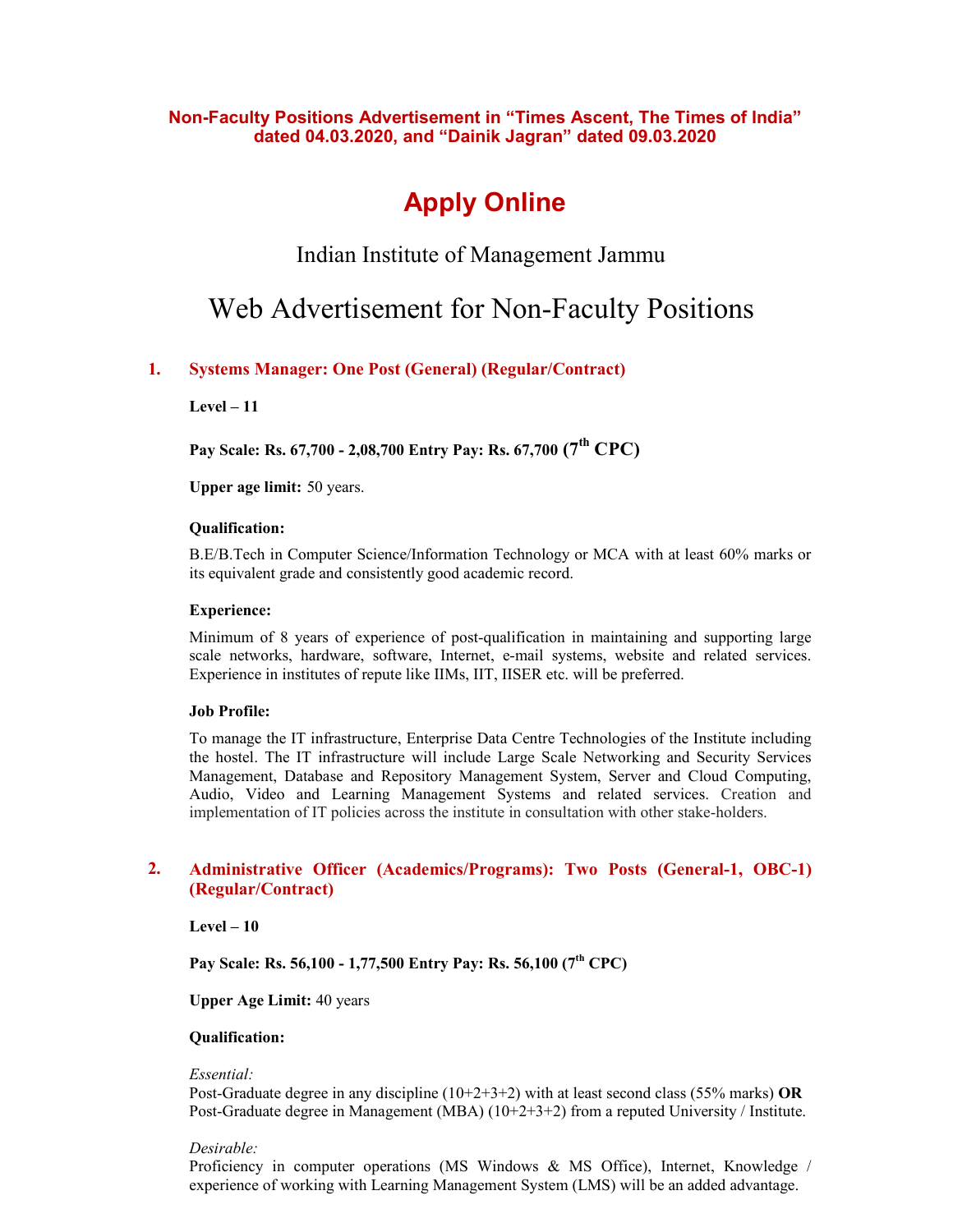#### **Experience:**

Post-qualification experience of at least 8 years in administration / academic / admission/ Executive Education/MDP activities out of which 5 years in independently handling these functions preferably at Level-8/ Level-6  $(7<sup>th</sup>$  CPC). Experience in institutes of repute like IIMs, IIT, IISER etc. will be preferred.

#### **Job Profile:**

To look after all the administrative / academic / admission activities at the Institute. To design, implement and managing academic programs, coordinate with faculty members and students to ensure the timely delivery of academic matters. Any other job as assigned by the higher officials. He / She shall report to Chairpersons of respective activities.

## **3. Administrative Officer (Administration): One Post (General) (Regular/Contract)**

**Level – 10** 

**Pay Scale: Rs. 56,100 - 1,77,500 Entry Pay: Rs. 56,100 (7th CPC)** 

**Upper Age Limit:** 40 years

#### **Qualification:**

#### *Essential:*

Post-Graduate degree in any discipline (10+2+3+2) with at least second class (55% marks) **OR**  Post-Graduate degree in Management (MBA) (10+2+3+2) from a reputed University / Institute.

#### *Desirable:*

1. Proficiency in computer operations like Excel, Data Management, MS Windows & MS Office. 2. Should be excellent in oral and written communication in English. 3. Should be proficient in man-management with excellent interpersonal skills.

#### **Experience:**

Post-qualification experience of at least 8 years in Administration, out of which 5 years in independently handling these functions preferably at Level-8/ Level-6 ( $7<sup>th</sup>$  CPC). Experience in institutes of repute like IIMs, IIT, IISER etc. will be preferred.

#### **Job Profile:**

Administrative Officer should be a dynamic, self-motivated professional to provide administrative support for all the activities of the Institute to the Chief Administrative Officer. The position calls for a person with maturity and integrity and above all a rich experience in similarly placed academic institutions. The Administrative Officer is required to do day-to-day activities and to coordinate with the academic and administrative activities including personnel, general administration, estate management, engineering, construction, stores & purchase, and contract services.

**Candidate must have a thorough knowledge of GeM portal, GFR 2017, FR&SR and relevant Central Government rules & procedures.** 

## **4. Administrative Officer (Public Relation & Administration): One Post (General) (Regular/Contract)**

**Level – 10** 

**Pay Scale: Rs. 56,100 - 1,77,500 Entry Pay: Rs. 56,100 (7th CPC)** 

**Upper Age Limit:** 40 years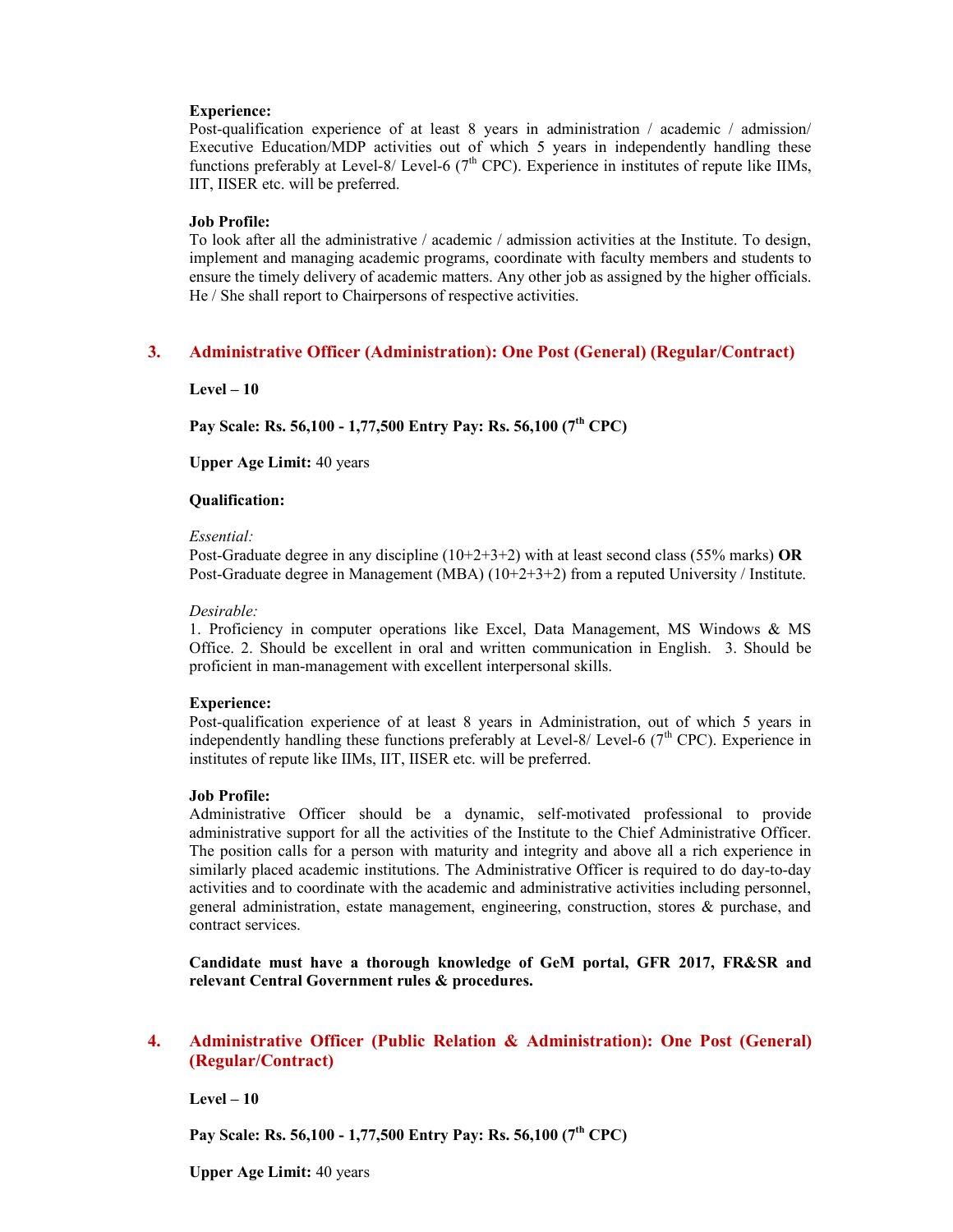## **Qualification:**

#### *Essential:*

Post-Graduate degree in any discipline (10+2+3+2) with at least second class (55% marks) **OR**  Post-Graduate degree in Public Relations or Journalism or Mass Communication (10+2+3+2) from a reputed University / Institute.

#### *Desirable:*

Proficiency in computer operations (MS Windows & MS Office), Internet, Knowledge / experience of working with Learning Management System (LMS) will be an added advantage.

#### **Experience:**

Post-qualification experience of at least 8 years in public relations, journalism, mass communication, media management and relations (online, broadcast and print), background in researching, writing and editing publications out of which 5 years in independently handling these functions at Level-8/ Level-6 ( $7<sup>th</sup>$  CPC). Experience in institutes of repute like IIMs, IIT, IISER etc. will be preferred.

#### **Job Profile:**

- · Organize and oversee PR activities and ensure effective communication with stakeholders, media and the public
- · Develop PR campaigns and media relations strategies
- · Preparing press releases, keynote speeches and promotional material and publications (brochures, videos, social media posts etc.)
- · Building positive relationships with stakeholders, media and the public
- · Have a creative mind and excellent written and communication skills.
- · Confident in public speaking and project management abilities
- · Track media coverage, prepare and submit PR reports
- · Excellent organizational skills and problem-solving aptitude
- Ability to work well under pressure

## **5. Assistant Administrative Officer (Hindi Language & Administration): One Post (General) (Regular/Contract)**

#### **Level-8**

**Pay Scale: Rs. 47,600 - 1,51,100 Entry Pay: Rs. 47,600 (7th CPC)** 

#### **Upper Age Limit:** 40 years

#### **Qualification:**

#### *Essential:*

Post-Graduate degree in Hindi with English as a compulsory subject or elective subject or as the medium of examination at a degree level with at least second class (55% marks)

## **OR**

Post-Graduate degree in English with Hindi as a compulsory subject or elective subject or as the medium of examination at a degree level with at least second class (55% marks)

#### **OR**

Post-Graduate degree in any subject other than Hindi or English, with Hindi Medium and English as a compulsory subject or elective subject or as the medium of examination at a degree level with at least second class (55% marks)

#### **OR**

Post-Graduate degree in any subject other than Hindi or English, with English Medium and Hindi as a compulsory subject or elective subject or as the medium of examination at a degree level with at least second class (55% marks)

#### **OR**

Post-Graduate degree in any subject other than Hindi or English, with Hindi and English as a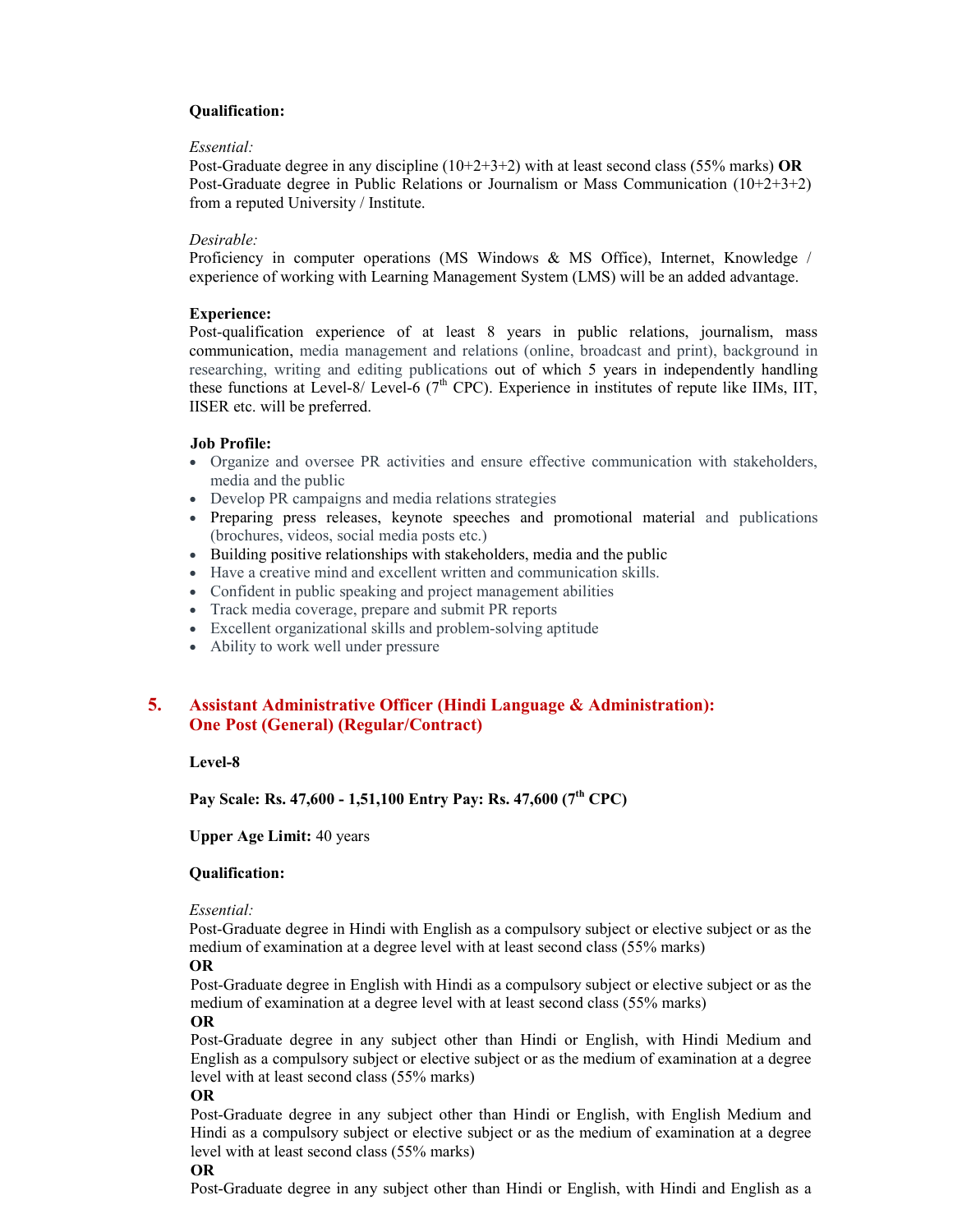compulsory subject or elective subjects or either of two as the medium of examination and the other as a compulsory subject or elective subject at a degree level with at least second class (55% marks)

#### *Desirable:*

- 1. Post-Graduate degree in Management (MBA) (10+2+3+2) from a reputed University / Institute.
- 2. Proficiency in computer operations like Excel, Data Management, MS Windows & MS Office.
- 3. Should be excellent in oral and written communication in English and Hindi.
- 4. Should have good knowledge of translation from English to Hindi.
- 5. Should be proficient in man-management with excellent interpersonal skills.

#### **Experience:**

Post-qualification experience of at least 7 years in Administration, out of which 4 years in independently handling these functions preferably at Level-6 ( $7<sup>th</sup>$  CPC). Experience in institutes of repute like IIMs, IIT, IISER etc. will be preferred. Qualification in Hindi translation would be added advantage. Should be well conversant with the Government of India instructions in the matter of Hindi as official language in PSU/Central Govt Offices.

#### **Job Profile:**

Assistant Administrative Officer should be a dynamic, self-motivated professional to provide administrative support for all the activities of the Institute to the Chief Administrative Officer. The position calls for a person with maturity and integrity and above all a rich experience in similarly placed academic institutions. The Assistant Administrative Officer is required to do day-to-day activities and to coordinate with the academic and administrative activities including personnel, general administration, estate management, engineering, construction, stores & purchase, and contract services.

## **6. Assistant Account Officer: One Post (General) (Regular/Contract)**

#### **Level-8**

**Pay Scale: Rs. 47,600 - 1,51,100 Entry Pay: Rs. 47,600 (7th CPC)** 

**Upper Age Limit:** 40 years

#### **Qualification:**

Chartered Accountant/ Cost Accountant **OR** M. Com preferably with minimum 55% marks or its equivalent grade and consistently good academic record. Proficiency in computer operations like Excel, Data Management, MS Windows & MS Office is a must.

#### **Experience:**

Chartered Accountant/Cost Accountant with minimum of 4 years' relevant experience or M. Com with minimum of 7 years of relevant experience in Central / State Government Departments / Academic / Research Institutions / other reputed institutes/Industry. The candidates should have experience of dealing with Central Government rules relating to Accounts / Audit / Budget etc. The candidates should also have thorough knowledge of Government financial rules i.e. GFR 2017, FR &SR and relevant Central Government rules & procedures. Knowledge of computer operations and computerized accounting system is essential. Knowledge of GST/TDS tax compliances, filling of TDS/GST returns is must.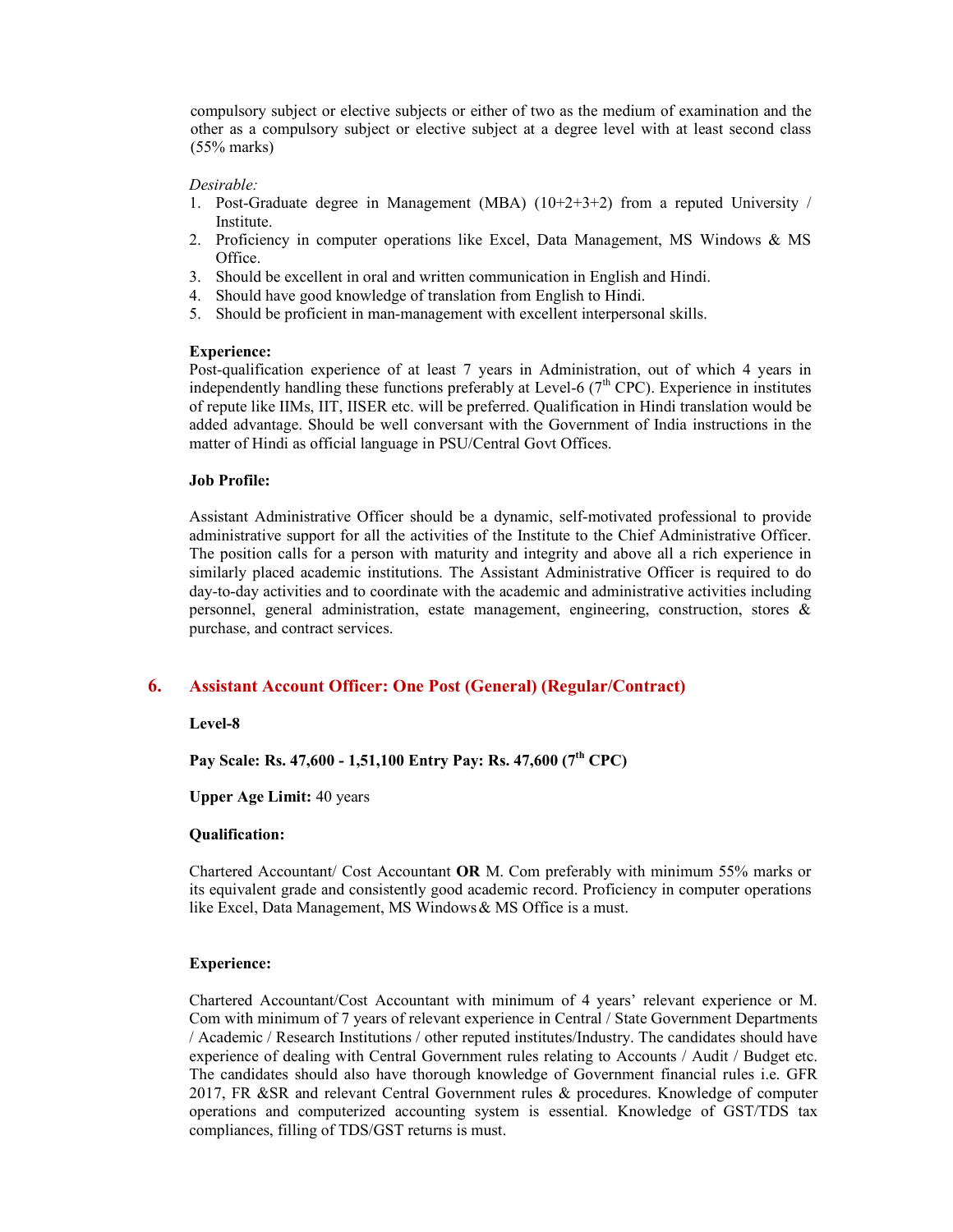#### **Job Profile:**

To assist the FA & CAO in managing the Institute's accounting, auditing, budgeting, financial and other related activities. Should guide the staff members in the Accounts Department in matters relating to Accounting procedures, Budget and Control systems, computerized accounting system etc. GST/TDS tax compliances such as input tax credit under GST, Reverse charge mechanism, TDS/GST compliance in case for foreign remittance, filling of Statutory returns TDS/GST/Income Tax, working knowledge of various modules in PFMS. Responsible for maintenance of accounts, disbursement, investment, statutory auditing, preparing budget estimates and tax compliances.

## **7. Assistant System Manager: One Post (OBC) (Regular/Contract)**

**Level-8** 

**Pay Scale: Rs. 47,600 - 1,51,100 Entry Pay: Rs. 47,600 (7th CPC)** 

**Upper Age Limit:** 40 years

**Qualification:** B.E/B.Tech in Computer Science/Information Technology or MCA with at least 60% marks or its equivalent grade and consistently good academic record.

**Experience:** Minimum of 7 years of experience of post-qualification in in Large Scale Networking and Security Services Management, hardware, software, Internet, e-mail systems, website and related services. Experience in institutes of repute like IIMs, IIT, IISER etc. will be preferred.

**Job Profile:** To assist in management of IT services/Computer Services, covering networking, hardware maintenance, web/portal, intranet services besides application development aspects for workflows / ERP systems. Assists the Systems Manager in maintaining all IT systems and equipment, maintaining hardware, cabling systems, networks, software and other technical issues. Provides users basic training support in use of common PC software. Follow directives of management to ensure adherence to all the IT policies by all the IT users of IIM Jammu.

## **8. Web Designer: One Post (General) (Regular/Contract)**

**Level-8** 

**Pay Scale: Rs. 47,600 - 1,51,100 Entry Pay: Rs. 47,600 (7th CPC)** 

**Upper Age Limit:** 40 years

#### **Qualification:**

B.E/B.Tech in Computer Science/Information Technology or MCA or PGDCA from Recognized University with at least 60% marks or its equivalent grade and consistently good academic record.

#### **Experience:**

Minimum of 7 years of experience of post-qualification in CorelDraw, Adobe Creative Suite (Illustrator, Photoshop and After Effects). Experience with other creative software, Drawing/illustration skills, photograph, motion-graphics skills would be an extra plus. Experience in institutes of repute like IIMs, IIT, IISER etc. will be preferred.

### **Job Profile:**

Creation of design assets (Images/videos) for IIM Jammu web applications. Designing and Testing of entire website features from UX/UI perspective and escalation of any issues/ suggestions for improvements. Conceptualize and execute digital / physical marketing collaterals such as banners, emailers, gifs, videos etc. based on requirements. Provide design assets to IT team for implementation planning and information architecture for website. Maintain aesthetics and responsiveness of the website on all screen size.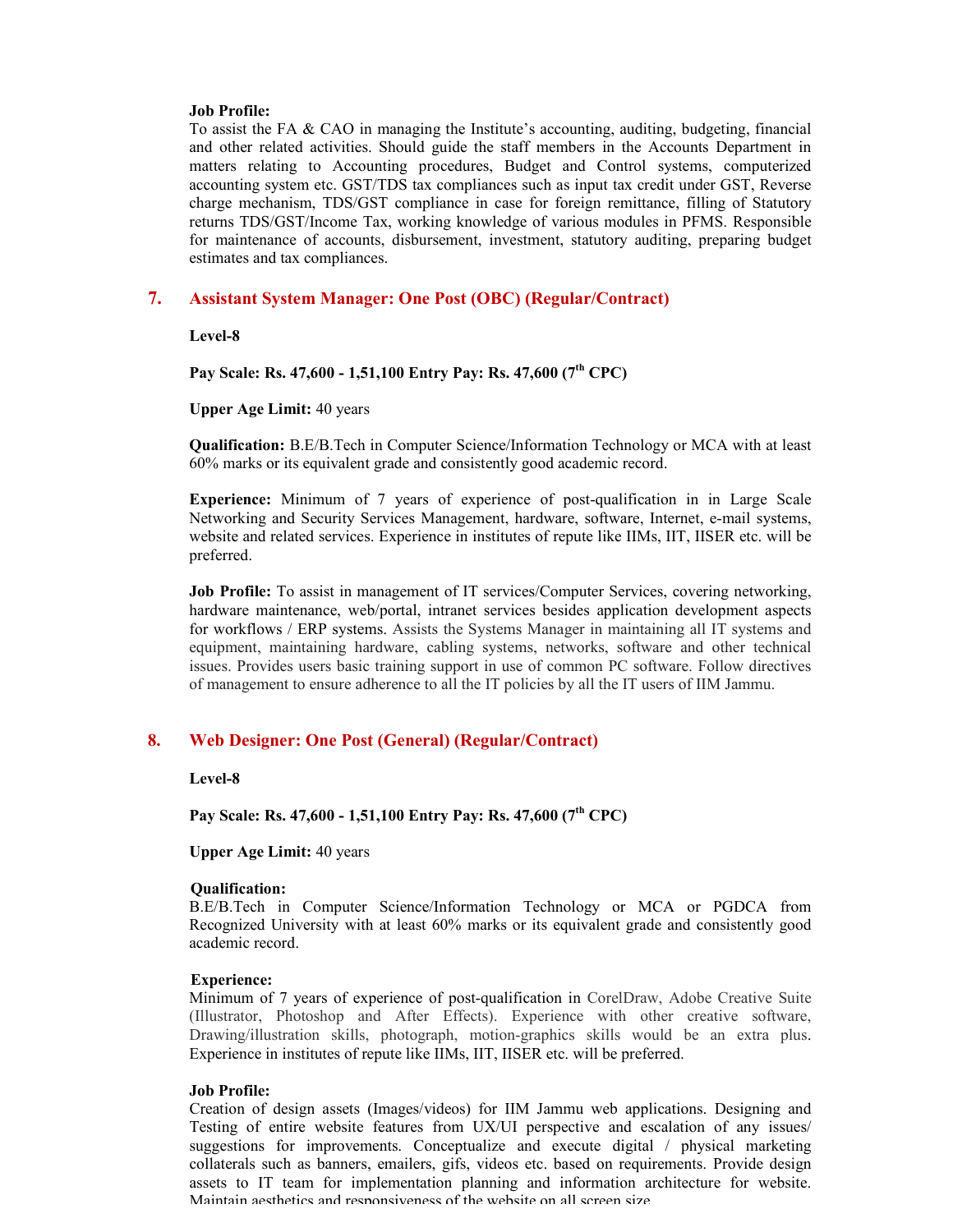## **9. Store & Purchase Officer: One Post (General) (Regular/Contract)**

**Level: 6** 

**Pay Scale: Rs. 35,400 - 1,12,400 Entry Pay: Rs. 35,400 (7th CPC)** 

**Upper Age Limit:** 40 years

#### **Qualification:**

*Essential:* 

Post-graduate degree in any discipline (10+2+3+2) with minimum 55% Marks.

#### *Desirable:*

Degree or diploma in Logistics / Materials Management will have added advantage.

#### **Experience:**

Minimum 5 years of post-qualification relevant experience in the purchase department dealing with contracting and tender in a reputed organization/PSU/Central/State Govt. department. Experience in institutes of repute like IIMs, IIT, IISER etc. will be preferred.

Knowledge of GFR 2017, Procurement of Consultancy and Other Services 2017, Government e-procurement, CPP Portal (Central Public Procurement Portal), Government e-Marketplace (GeM) and other purchase rules and regulations is essential. Knowledge of Computer operations and applications is mandatory. Knowledge and experience in ERP is desirable.

#### **Job Profile:**

Execution and monitoring of all regular purchases, inventory control, co-ordination with all user departments and suppliers, detailed knowledge of tendering process, negotiating best pricing deals, Continuous updating of user requirements, Stock control and maintenance of all stock ledgers. To prepare minutes, comparative sheets etc. in tendering process (Tenders , Request for Proposal / Quotation etc.) To manage the Purchase and stores functions of the Institute, maintain records of goods ordered and received, locate vendors of materials, equipment or supplies, prepare and process requisitions and purchase orders for supplies and equipment, control purchasing department budgets, review purchase order claims and contracts in-line with Institute policy, analyze market and delivery systems in order to assess present and future material availability. Working knowledge of maintaining statutory records related to Store & Purchase. In addition, the person may be assigned any other job as deemed appropriate in the interest of the Institute.

## **10. Accountant: Two Posts (General-1, OBC-1) (Regular/Contract)**

**Level - 6** 

**Pay Scale: Rs. 35,400 - 1,12,400 Entry Pay: Rs. 35,400 (7th CPC)** 

**Upper Age Limit:** 35 years

#### **Qualification:**

*Essential:* 

Post-graduate degree in Commerce (10+2+3+2) with minimum 55% Marks.

#### *Desirable:*

Post-Graduate Diploma in Management/MBA (10+2+3+2) from a reputed University / Institute is desirable. Proficiency in computer operations (MS Windows & MS Office), Internet, Knowledge / experience of working with LMS will be an added advantage. Applicants having experience in running finance and accounts office of large educational institutions will have an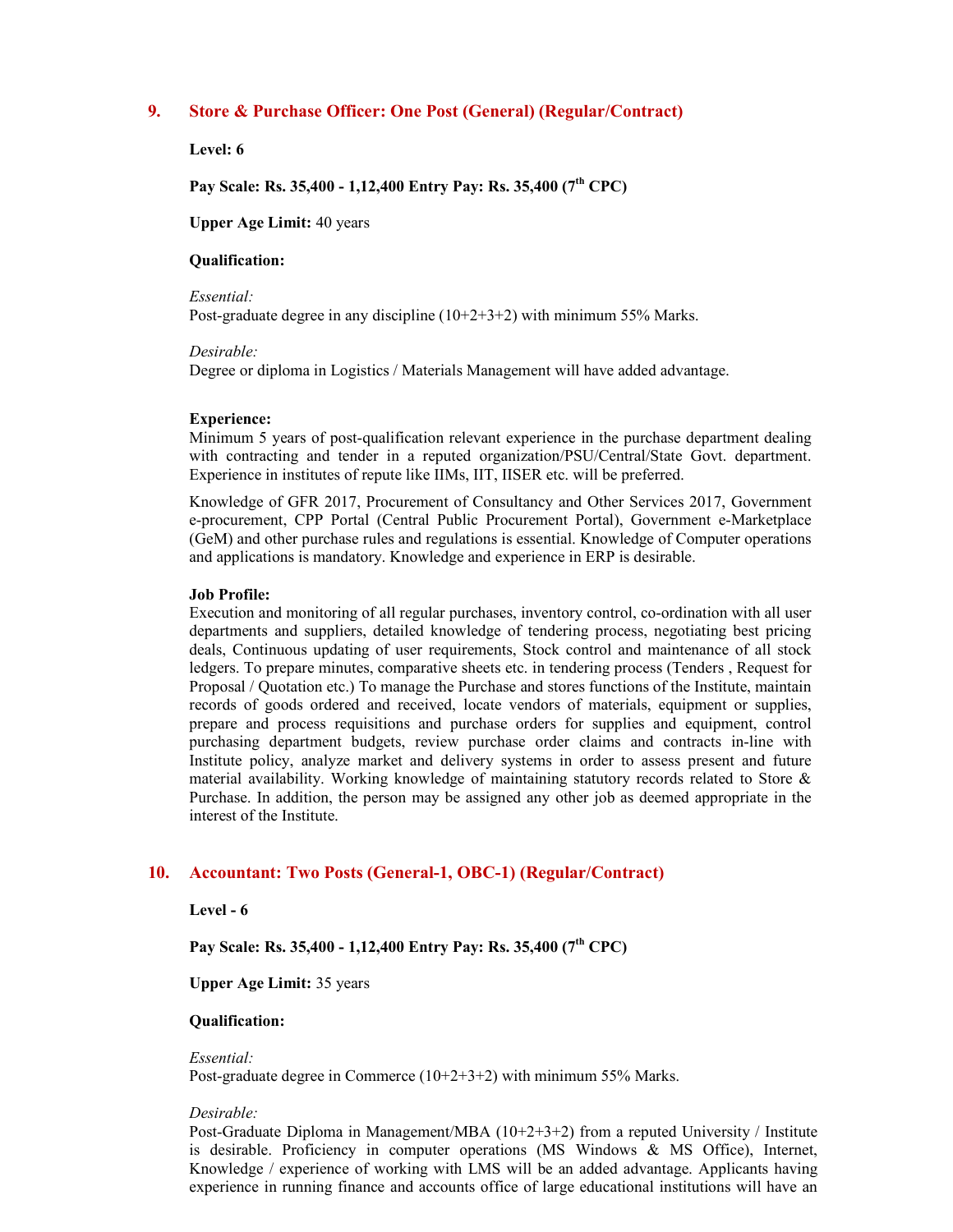advantage. Sound practical exposure to advanced computer applications in the management of finance and accounts is desirable. A successful applicant is expected to independently manage the Finance and Accounts Office. Responsible for maintenance of accounts, disbursement, investment, statutory auditing, Handling CAG audit preparing budget estimates, and tax and other statutory requirements. Knowledge of GFR 2017, Procurement of Consultancy and Other Services 2017, GST/TDS tax compliances, filling of TDS/GST returns is must.

#### **Experience:**

Minimum 5 years of post-qualification relevant experience. Experience in institutes of repute like IIMs, IIT, IISER etc. will be preferred. Experience in working in finance and accounts functions in a reputed organization/PSU/Central/State Govt. department and knowledge of General Finance Rules are essential.

#### **Job Profile:**

Preparation of asset, liability, and capital account entries by compiling and analysing account information, Accountable for various financial functions. Maintenance of accounts, disbursement, investment, statutory auditing coordination, preparing budget estimates, tax compliance, processing of bills, budgeting etc. A successful applicant is expected to manage the Finance and Accounts office. The candidate should be well versed with General Financial Rules (GFR) and FR & SR of GoI. He/she should have thorough knowledge of updated Tally software. Any other relevant work assigned by the Competent Authority from time to time. The candidate should be proficient in accounting management software such as Tally/ERP.

## **11. Junior Engineer (Civil): One Post (General) (Regular/Contract)**

#### **Level – 6**

## **Pay Scale: Rs. 35,400 - 1,12,400 Entry Pay: Rs. 35,400 (7th CPC)**

**Upper Age Limit:** 40 years

#### **Qualification & Experience:**

Bachelor's Degree in civil engineering with 5 years with relevant post-qualification experience. Experience in reputed organization/Govt. department/PSU will be preferred.

#### **Job Profile:**

- Identifying the scope of work as per the requirement at site, preparation of detailed estimate and associated drawings and note-sheet, preparation of tender documents, analysis of rates, supervision of those work during the execution, quality checking, checking of the measurements and bills raised by the contractor after the completion of work. Responsible for all matters connected with the efficient management of the Section.
- · To conduct careful and timely survey and investigation and preparation of plans and estimates for works entrusted to them.
- To ensure timely and efficient execution of work entrusted to them and see that the quality and specifications are maintained.
- · To maintain master rolls, record of work charge establishments and imprest cash accounts properly.
- · He will be responsible for keeping account of the measurement books issued to them To record measurement in measurement books of all works done by contractors or otherwise as well as supplies received from all sources and preparation and submission of bills in prescribed forms for payment.
- · To preserve and take care of tools and plants, stock and other sources kept in his charge.
- · To submit budget, accounts and prescribed returns, etc. in time.
- · To keep detailed accounts of work, consumption of materials and item-wise work expenditure.
- · To prepare initial designs for components of projects.
- · To submit required progress report regularly for the works under their charge to their superiors.
- · Any other function that may be assigned by the Director from time to time.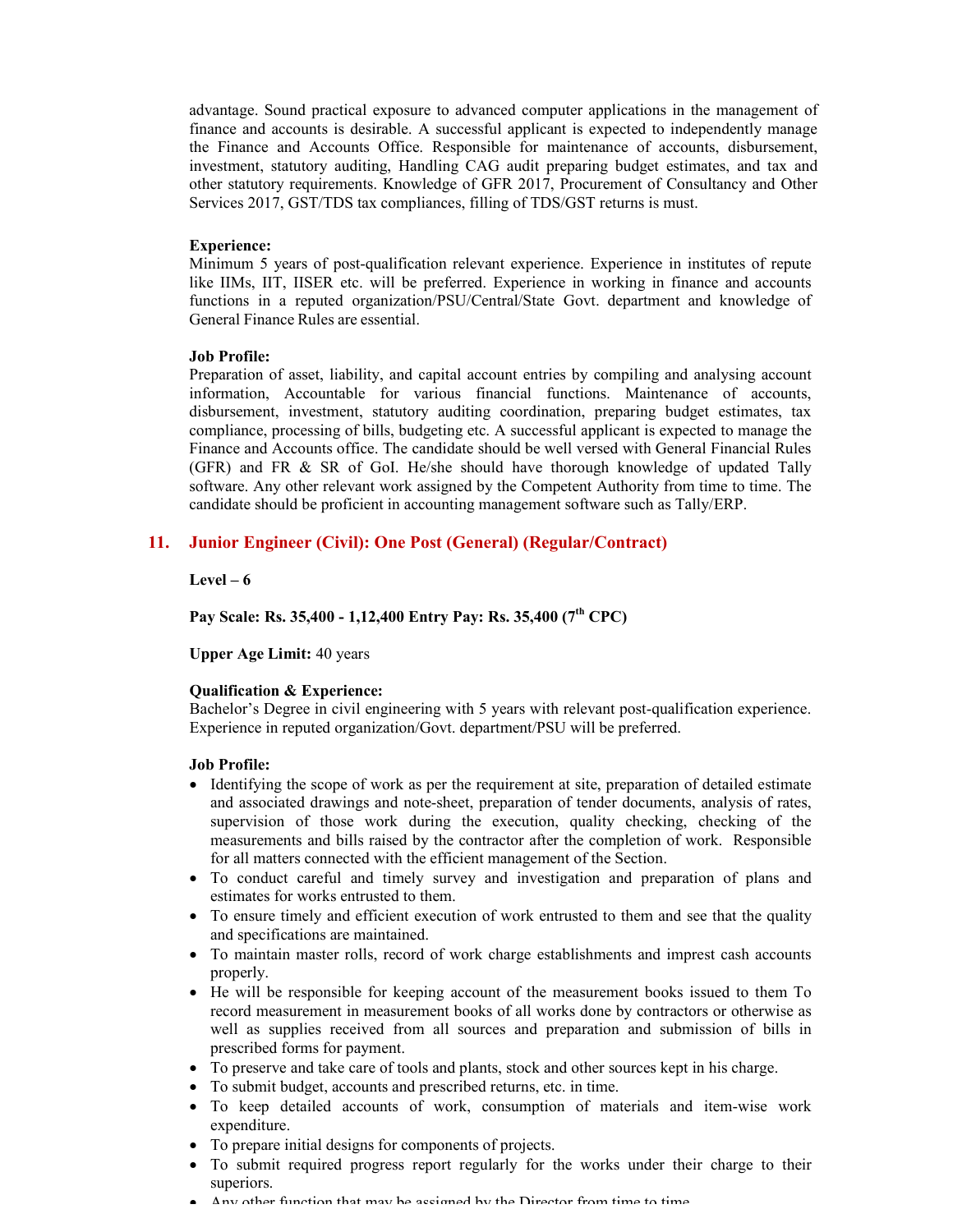## **12. Office Assistant: Five Posts (General-2, OBC-1, SC-1, EWS-1) (Regular/Contract)**

**Level : 6** 

**Pay Scale: Rs. 35,400 - 1,12,400 Entry Pay: Rs. 35,400 (7th CPC)** 

**Upper Age Limit:** 40 years

#### **Qualification:**

*Essential:* 

Post-graduate degree in any discipline (10+2+3+2) with minimum 55% Marks.

#### *Desirable:*

Post-Graduate Diploma in Management/MBA  $(10+2+3+2)$  from a reputed University / Institute is desirable. Proficiency in computer operations (MS Windows & MS Office), Internet, Knowledge / experience of working with LMS will be an added advantage.

#### **Experience:**

Minimum 5 years of post-qualification relevant experience in office work in a reputed organization/Govt. department. Experience in institutes of repute like IIMs, IIT, IISER etc. will be preferred. Strong written and verbal communication skills are essential.

## **13. Consultant -Accounts & Compliance: One Post (General) (on Contract)**

Candidates must be graduate in any discipline with 50% marks and with minimum 15 years of experience in accounts/audit department of a Government Organizations/ Departments. Preference will be given to the candidates having post-graduation degree in any stream and having knowledge of MS Office.

**Remuneration:** Consolidated salary in the range of Rs. 45,000/- to 55,000/- per month.

**Upper Age Limit:** 65 year.

**Tenure:** Initial appointment will be on contract for a period of 1 year. Contract may be extended based on performance and requirement of the Institute.

#### **Experience:**

Retired officers of Indian Accounts and Audit Department preferably from commercial background and other Government of India, Autonomous bodies holding post of Sr. Audit Officers / Accounts Officers with experience of handling the finance, Internal audit and administrative matters in organized audit  $\&$  accounts department. Candidate must have sound knowledge of Government regulations in procurement of Goods & Service related matters, GFR 2017 and HR related matters. Experience at IIMs/IITs or CFITs or Autonomous Institutions under GOI in accounts department will be preferred.

#### **Key responsibilities:**

- a. Compliance with Government regulations, GFR and Institute's norms
- b. Establishment of sound accounting, auditing and other financial management practices in maintaining Public Funds.
- c. Pre-Audit of HR related matters, Tenders, Purchase Orders and employees claims, all payments etc.
- d. Design  $\&$  Implement accounting  $&$  audit control systems, Preparation of Manuals.
- e. Provide opinion on matters referred, especially about their viability and acceptability keeping in view the precedents, norms and applicable rules.
- f. Oversee Institute's management activities, and enforce principles of integrity and compliance.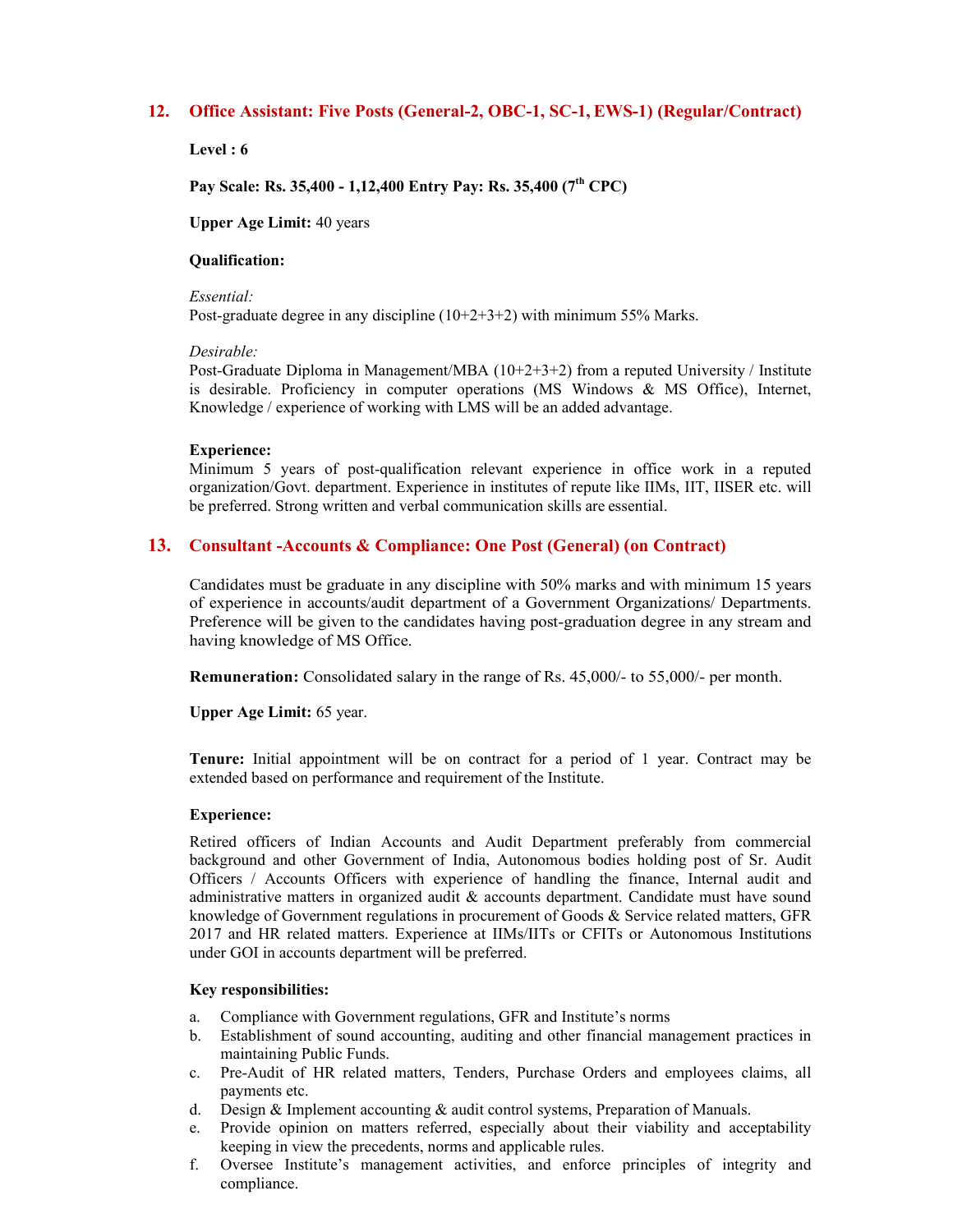## **General Conditions for Regular Positions:**

- Interested candidates may apply online latest by  $3<sup>rd</sup>$  April 2020 furnishing full particulars of qualifications, experience, salary drawn, and salary expected along with names of two referees and paying an application fee of Rs. 590/- through online payment system available at ([https://ecollect.jkbank.com/\\_DirectMerController?instid=E047&mercid=aa99e9a62dafe](https://ecollect.jkbank.com/_DirectMerController?instid=E047&mercid=aa99e9a62dafe) 597a4fabd27306c6d0102e7fdf9e92da0b262eb2bc833895622), provide transaction reference number and upload payment receipt. There is no application fee for SC/ST/DAP candidates. Application fee will not be refunded or readjusted under any circumstances. No other mode of payment will be accepted.
- · Only **online application form** will be accepted. Hard copy of application form will not be accepted.
- · Hard copy of application will be accepted only from the candidates belonging to Jammu and Kashmir where Internet services are not functioning on the Government Orders and they can collect application form from IIM Jammu, Old University Campus, Canal Road Jammu. They need to attach Demand Draft of Rs. 590/- with application in favour of IIM Jammu, payable atJammu.
- Candidates applying for more than one post should fill in separate online applications furnishing full particulars of qualifications, experience, salary drawn, and salary expected along with names of two referees and pay separate application fee.
- · Candidates working in the Government/Semi-Government/Public Sector Undertakings should apply through proper channel and should produce a No Objection Certificate from the present employer at the time of interview/ written/ skills test, if called for the same.
- The Institute reserves the right to reject/accept any candidature without assigning any reason.
- · In addition to the basic pay, incumbents are also being eligible for allowances as admissible to Central Government Employees.
- · Higher start in the pay scale may be considered in case of exceptionally deserving candidates.
- Mere fulfilling of the minimum qualifications and experience will not confer any right to the candidates for being called for interview / written/ skills test or/and for his/her selection.
- The candidate may be offered next lower position in case the candidate is found unsuitable for the position he/she applied for.
- · Candidate may also be considered to be appointed on contract for one /two years in consolidated salary. Contract may be extended based on performance and requirement of the Institute.
- · Cut-off date for determining the age may be kept first day of the month on which the advertisement for the positions is published in the Newspapers / Institute website.

# **General Conditions for Contractual Positions:**

- · Compensation would not be a constraint for deserving candidates for contractual position.
- · Compensation would be commensurate with relevant qualification and professional experience and is negotiable.

# **Other Conditions:**

- Mere fulfilling of the minimum qualifications and experience will not vest any right in candidates for being called for Interview/ written/ skills test. Decision of the Institute to call the candidates for interview/ written/ skills test shall be final.
- · Higher start in the pay scale may be considered for exceptionally deserving candidates.
- · Candidates who are shortlisted for final interview but do not merit appointment to the post applied may be considered for next lower post depending upon their suitability for the lower post.
- The Institute may relax all or any of the requirements related to age, qualification and experience in exceptional and deserving cases.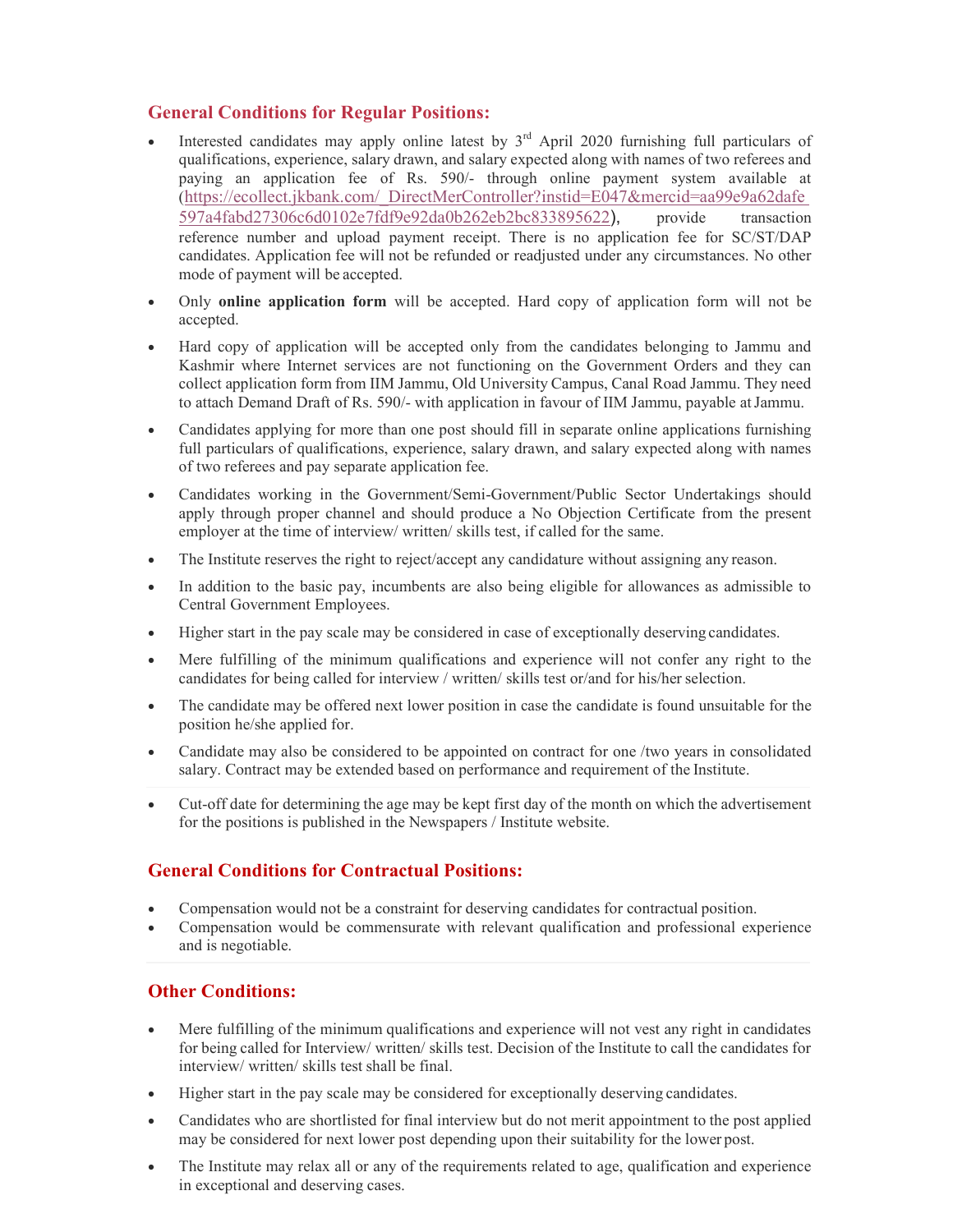- · All Certificates, Degrees, and other documents for educational qualification, professional and technical qualification, work experience and age proof, relevant eligibility proof to avail age relaxation, reimbursement of travel expenses should be produced in original at the time of interview/ written/ skills test, if called for the same. Failure to produce these original documents may result into ineligibility to appear for the interview/ written/ skills test.
- · Appointments will be governed by the relevant service rules and regulations of the Institute as amended from time to time.
- · No correspondence/queries will be entertained from candidates regarding e-mail delays, conduct and result of interview/ written/ skills test and reasons for not being called for interview/ written/ skills test.
- In case of any inadvertent mistake in the process of selection which may be detected at any stage even after the issue of appointment letter, the Institute reserves the right to modify/withdraw/cancel any communication including appointment offer made to the candidate.
- · In case of any dispute/ambiguity that may occur in the process of selection, the decision of Institute shall be final and binding.
- Preference will be given to DAP candidates if found suitable.
- All outstation candidates called for interview for the posts carrying Grade Pay of Rs.5400/ Level-10 and above will be paid shortest II-AC Class Railway Fare from the address to place of interview except local travel at origin place and Jammu on production of proof of travel.
- · For the posts carrying Grade Pay lower than Rs.5,400/Level-9 and below, outstation, SC/ST candidates called for test(s) and interview will be paid shortest Sleeper Class Railway Fare from the mailing address to the place of test / interview except local travel at origin place and Jammu Tawi on production of proof of travel.
- Mere fulfilling the conditions does not guarantee that the applicant will be shortlisted for test/interview.
- · Applications received after the stipulated last date or incomplete in any respect will not be entertained and no further correspondence will be made in this regard. Age relaxation will be given to SC/ST/NC-OBC/DAP/Ex- Servicemen candidates as per existing Central Government rules. Candidates seeking such age relaxation will be required to produce relevant proof of eligibility to avail relaxation at the time of interview/ written/ skills test, if called for.
- Canvassing in any form will be a disqualification.
- Only short-listed candidates will be contacted.
- · No correspondence will be entertained in relation to this advertisement.
- · For all positions, knowledge of computer applications is essential.
- The Institute shall not be responsible for any postal delay
- The Institute reserves the right to fill or not to fill any of or all the posts.
- The Applicant must ensure whether he/she fulfils all the eligibility conditions for the post applied.
- Candidates with requisite qualifications acquired from recognized Universities/ Institutions only need to apply. Preference will be given to applicants who have acquired educational qualifications through full-time courses.

## **Mode of Selection:**

- For posts of Level 8 & above and Consultant -Accounts & Compliance, the selection will be made based on personal interviews.
- · For posts in Level 6 and below, the selection will be made based on marks obtained in the prescribed qualification, Written Test and Skill Test.